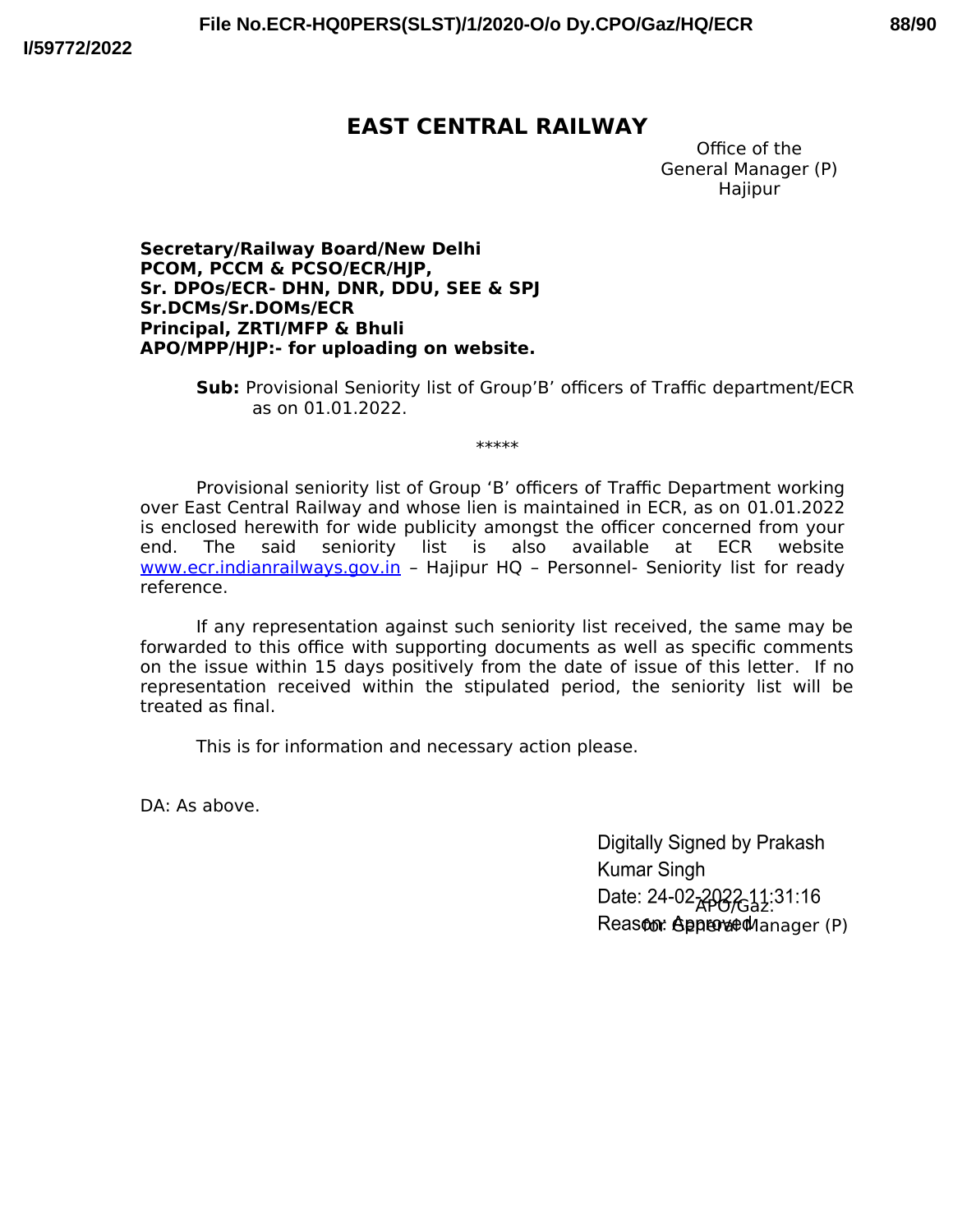## **I/59774/2022**

| Seniority List of Gr.'B' officer of Traffic (Operating & Commercial) department as on 01.01.2022. |                      |                                         |                              |                             |                                   |                                                                      |                                               |                                                                                                                                                                                                                 |  |  |  |
|---------------------------------------------------------------------------------------------------|----------------------|-----------------------------------------|------------------------------|-----------------------------|-----------------------------------|----------------------------------------------------------------------|-----------------------------------------------|-----------------------------------------------------------------------------------------------------------------------------------------------------------------------------------------------------------------|--|--|--|
| <b>SN</b><br>Name (S/Shri)                                                                        | <b>DOB</b>           | Present posting<br>Comm.                | Educational<br>Qualification | Date of<br>Entry in<br>Rly. | Date of<br>Entry in<br>Gr.'B"     | Total length<br>of non-<br>fortuitous<br>service in Gr.B<br>YY.MM.DD | Date of<br>working in<br>Sr.Scale<br>(ad-hoc) | Remarks                                                                                                                                                                                                         |  |  |  |
| Subodh Kumar<br>$\mathbf{1}$                                                                      | 06.11.67             | DCM/SEE                                 | B.Sc(H)                      | 14.11.92                    | 22.11.10                          | 11;01;10                                                             | 30.11.18                                      |                                                                                                                                                                                                                 |  |  |  |
| $\overline{2}$<br>Manoj Kumar Ranjan                                                              | 23.10.71             | DOM/SEE                                 | BSc. (Hons)                  | 21.03.96                    | 10.12.12                          | 09;00:22                                                             | 30.11.18                                      | Appointed to Group-'A'/Jr.Sficale/IRTS w.e.f. 13.12.2021 vide<br>Railway Board ' s letter No. E(O)I/2021/SR-6/06 dated                                                                                          |  |  |  |
| $\overline{\mathbf{3}}$<br>Sandip Kumar                                                           | 06.11.66             | DOM/Movement/DHN B.A.Hons.              |                              | 26.09.94                    | 24.12.12                          | 09;00;08                                                             | 30.11.18                                      | 04.01.2022.                                                                                                                                                                                                     |  |  |  |
| 4 Subodh Kumar Singh                                                                              | 19.12.65             | Deputation on Rly. Bd.                  | M.Sc.                        | 17.11.93                    | 17.12.12                          | 09;00;15                                                             | 27.12.18                                      |                                                                                                                                                                                                                 |  |  |  |
| $5\overline{)}$<br>Pravin Sinha                                                                   | 14.04.72             | DCM/DNR                                 | B.Sc                         | 06.06.97                    | 30.07.14                          | 07;05;02                                                             | 16.10.2019                                    |                                                                                                                                                                                                                 |  |  |  |
| 6<br>Umesh Chandra Singh                                                                          | 15.01.64             | Secy. to PCCM/HJP                       | M.Sc.                        | 02.11.92                    | 30.07.14                          | 07;05;02                                                             | 16.10.2019                                    |                                                                                                                                                                                                                 |  |  |  |
| $\overline{7}$<br>Nand Kumar Verma                                                                | 02.01.75             | STM/Chg./HJP                            | B.Sc.                        | 18.07.95                    | 03.11.14                          | 07;01;29                                                             | 16.10.2019                                    |                                                                                                                                                                                                                 |  |  |  |
| 8<br>Manoj Kumar                                                                                  | 08.07.64             | <b>Station Director/MFP</b>             | B.Sc.                        | 20.10.93                    | 03.11.14                          | 07;01;29                                                             | 16.10.2019                                    |                                                                                                                                                                                                                 |  |  |  |
| 9 Raj Kumar Sinha<br>10 Rakesh Kr. Srivastava                                                     | 04.04.62<br>23.02.70 | DOM/DNR<br>ASO/HJP                      | M.A.<br>B.A.(Hons.)          | 26.05.87<br>12.07.93        | 10.01.15<br>03.11.14/<br>30.01.17 | 06;11;22<br>07;01;29                                                 | 16.10.2019<br>$\sim$ $\sim$ $\sim$            | Selected against AOM/Gr.'B' against 30% quota & taken over<br>the charge to the post of ASO(Gr.'B')/HJP on 30.01.2017.<br>Proforma fixation made w.e.f. 03.11.2014 i.e. from the date of<br>operation of panel. |  |  |  |
| 11 A.K.Chaudhary                                                                                  | 15.03.62             | SCM/Refund/HQ<br>SC                     | B.Sc.                        | 05.12.88                    | 08.08.16                          | 05;04;24                                                             | 16.10.2019                                    |                                                                                                                                                                                                                 |  |  |  |
| 12 Narendra Kumar                                                                                 | 18.01.64             | SC<br>ACM/DDU                           | B.A.                         | 24.09.84                    | 13.07.16                          | 05:05:19                                                             | $\sim$ $\sim$ $\sim$                          | Selected Against ACM 70% quota                                                                                                                                                                                  |  |  |  |
| 13 Paras Kumar Singh                                                                              | 05.08.68             | AOM/DNR                                 | B.Sc.(Hons.)                 | 04.02.91                    | 04.08.16                          | 05;04;28                                                             | $\hspace{0.05cm} \cdots$                      | Selected Against AOM 70% quota                                                                                                                                                                                  |  |  |  |
| 14 Vishwanath                                                                                     | 01.03.82             | ACM/SEE                                 | B.Com., LLB                  | 01.04.99                    | 24.04.17                          | 04.08.08                                                             | $\sim$ $\sim$ $\sim$                          | Selected Against ACM 30% quota                                                                                                                                                                                  |  |  |  |
| 15 Rabindra Nath Trivedi                                                                          | 21.11.63             | ACM/Catg./DDU                           | B.A.                         | 12.01.87                    | 19.04.17                          | 04.05.13                                                             | $\sim$ $\sim$                                 |                                                                                                                                                                                                                 |  |  |  |
| 16 Suraj Kumar Sanjay                                                                             | 16.09.73             | AOM/DNR                                 | B.Sc.                        | 05.08.96                    | 22.05.17                          | 04.07.10                                                             | $\scriptstyle\cdots$                          | Selected Against AOM 30% quota                                                                                                                                                                                  |  |  |  |
| 17 K.K.Mishra                                                                                     | 06.07.63             | ACM/Catg./Hjp                           | B.A                          | 18.11.83                    | 28.06.18                          | 03.06.04                                                             | $\sim$ $\sim$ $\sim$                          |                                                                                                                                                                                                                 |  |  |  |
| 18 Md.Faizan Anwar                                                                                | 05.03.68             | ACM/SJP                                 | M.Com                        | 15.12.94                    | 28.06.18                          | 03.06.04                                                             | $\sim$ $\sim$ $\sim$                          |                                                                                                                                                                                                                 |  |  |  |
| 19 P.R.P.Singh                                                                                    | 18.07.67             | ACM/SJP                                 | Post Graduate                | 03.11.92                    | 27.06.18                          | 03.06.05                                                             | $\sim$ $\sim$                                 | Selected Against ACM 70% quota 2018                                                                                                                                                                             |  |  |  |
| 20 Raj Kishore Sinha                                                                              | 25.08.68             | ACM/FM/HJP                              | B.Sc (Hons.)                 | 02.11.92                    | 29.06.18                          | 03.06.03                                                             | $\sim$ $\sim$                                 |                                                                                                                                                                                                                 |  |  |  |
| 21 Abdul Haque                                                                                    | 01.01.66             | ACM/DNR                                 | B.A                          | 12.08.96                    | 06.07.18                          | 03.05.26                                                             | $\sim$ $\sim$ $\sim$                          |                                                                                                                                                                                                                 |  |  |  |
| 22 Ikbali Baitha                                                                                  | 04.06.63             | SC<br>ACM/DNR                           | B.A                          | 28.02.88                    | 28.06.18                          | 03.06.04                                                             | $\sim$ $\sim$ $\sim$                          |                                                                                                                                                                                                                 |  |  |  |
| 23 Vijay Kr. Verma                                                                                | 02.03.62             | AOM/HJP                                 | B.Sc                         | 25.09.84                    | 12.07.18                          | 03.05.20                                                             | $\hspace{0.05cm} \cdots$                      |                                                                                                                                                                                                                 |  |  |  |
| 24 Rajesh Kumar Sinha                                                                             | 10.02.65             | AOM/P-II/HJP<br>AOM/SPJ under PCOM B.Sc | B.Sc                         | 08.05.89                    | 12.07.18                          | 03.05.20                                                             | $\sim$ $\sim$ $\sim$                          |                                                                                                                                                                                                                 |  |  |  |
| 25 Trilok Kumar Mishra                                                                            | 02.09.62             |                                         |                              | 10.11.86                    | 13.07.18                          | 03.05.19                                                             | $\hspace{0.05cm} \cdots$                      |                                                                                                                                                                                                                 |  |  |  |
| 26 Arun Kumar Arun                                                                                | 20.05.63             | AOM/SPJ                                 | B.Sc                         | 26.04.88                    | 13.07.18                          | 03.05.19                                                             | $\sim$ $\sim$                                 | Selected Against AOM 70% quota 2018                                                                                                                                                                             |  |  |  |
| 27 K.N.Sahay                                                                                      | 29.12.64             | AOM/Chg./DDU                            | <b>B.Com</b>                 | 22.12.88                    | 13.07.18                          | 03.05.19                                                             | $\sim$ $\sim$                                 |                                                                                                                                                                                                                 |  |  |  |
| 28 Adil Khalifa                                                                                   | 14.10.63             | Efficiency Officer/HJP                  | B.Com (Hons.)                | 07.02.86                    | 13.07.18                          | 03.05.19                                                             | $\sim$ $\sim$ $\sim$                          |                                                                                                                                                                                                                 |  |  |  |
| 29 S.N.Chaudhary                                                                                  | 21.01.64             | AOM/DHN                                 | $M.A$                        | 14.09.90                    | 13.07.18                          | 03.05.19                                                             | $\sim$ $\sim$ $\sim$                          |                                                                                                                                                                                                                 |  |  |  |
| 30 Ajay Kr. Srivastav                                                                             | 02.01.62             | AO/DDU                                  | B.Sc.                        | 31.03.87                    | 12.07.18                          | 03.05.20                                                             | $\sim$ $\sim$                                 |                                                                                                                                                                                                                 |  |  |  |